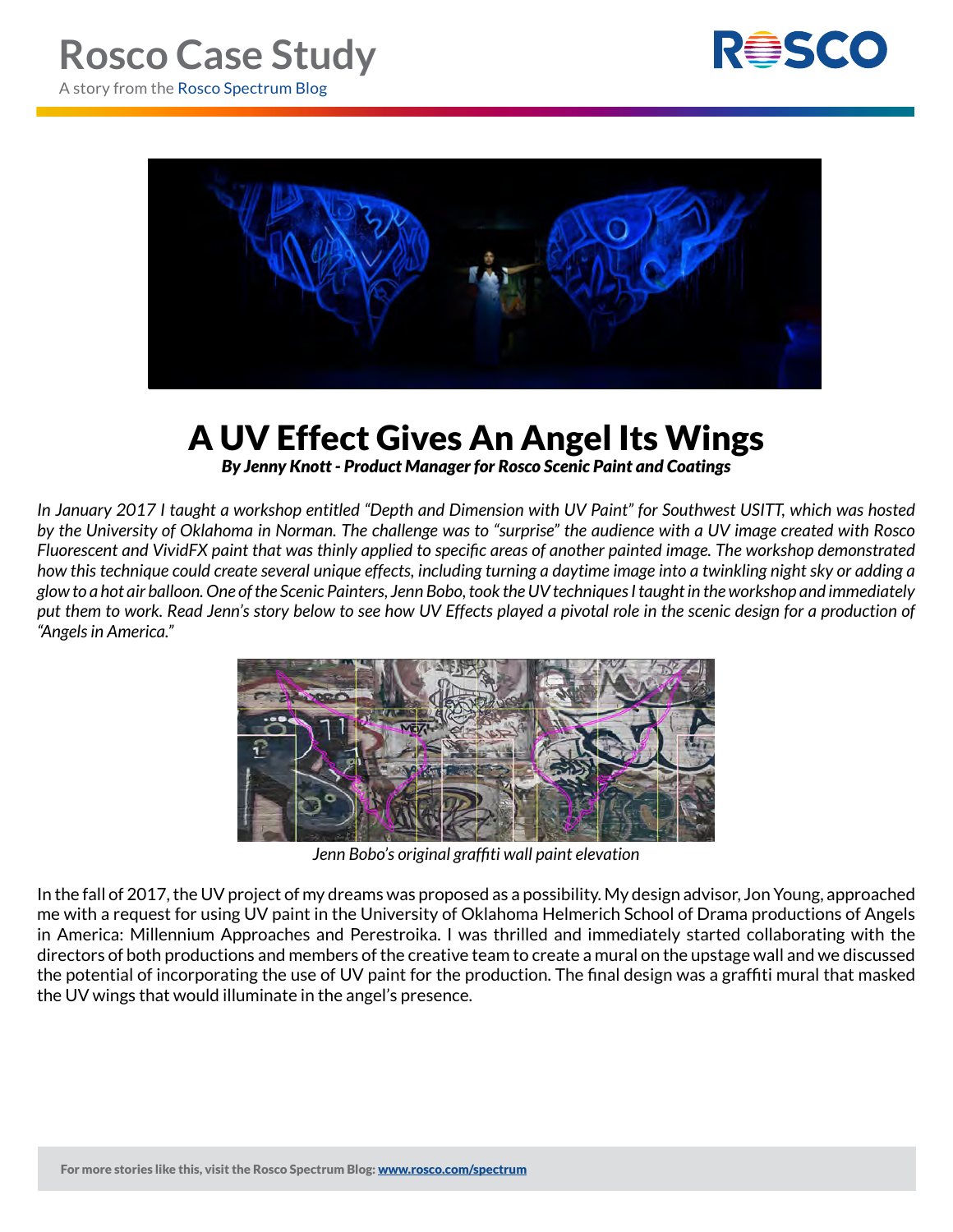

*Completed graffiti wall*

I began by painting 10 sheets of Masonite a latex base grey. Now ready to start the graffiti process, I followed my designed elevation and then deviated from it and improvised once I understood spray paint and the layering process of graffiti. A helpful resource during this part of the project was a book titled Graff: The art and technique of Graffiti by Scape Martinez. This helped me understand the graffiti process and had good examples of different styles. Ultimately I was able to design on the spot as I freehanded whatever came to mind.



*Jenn Bobo, bathed in UV light, begins to paint the angel wings with Rosco Invisible Blue paint*

Next, I began painting the wings. Using my elevation as a reference photo, I freehanded the outline of the wings in 50% intensity of Rosco Fluorescent #5785 Invisible Blue. UV paint has to be mixed according to brightness. In order to achieve a 50% UV-intensity, I mixed one part of paint to two parts water.



*Examples of the Invisible Blue spatter and splatter texture inside the wings*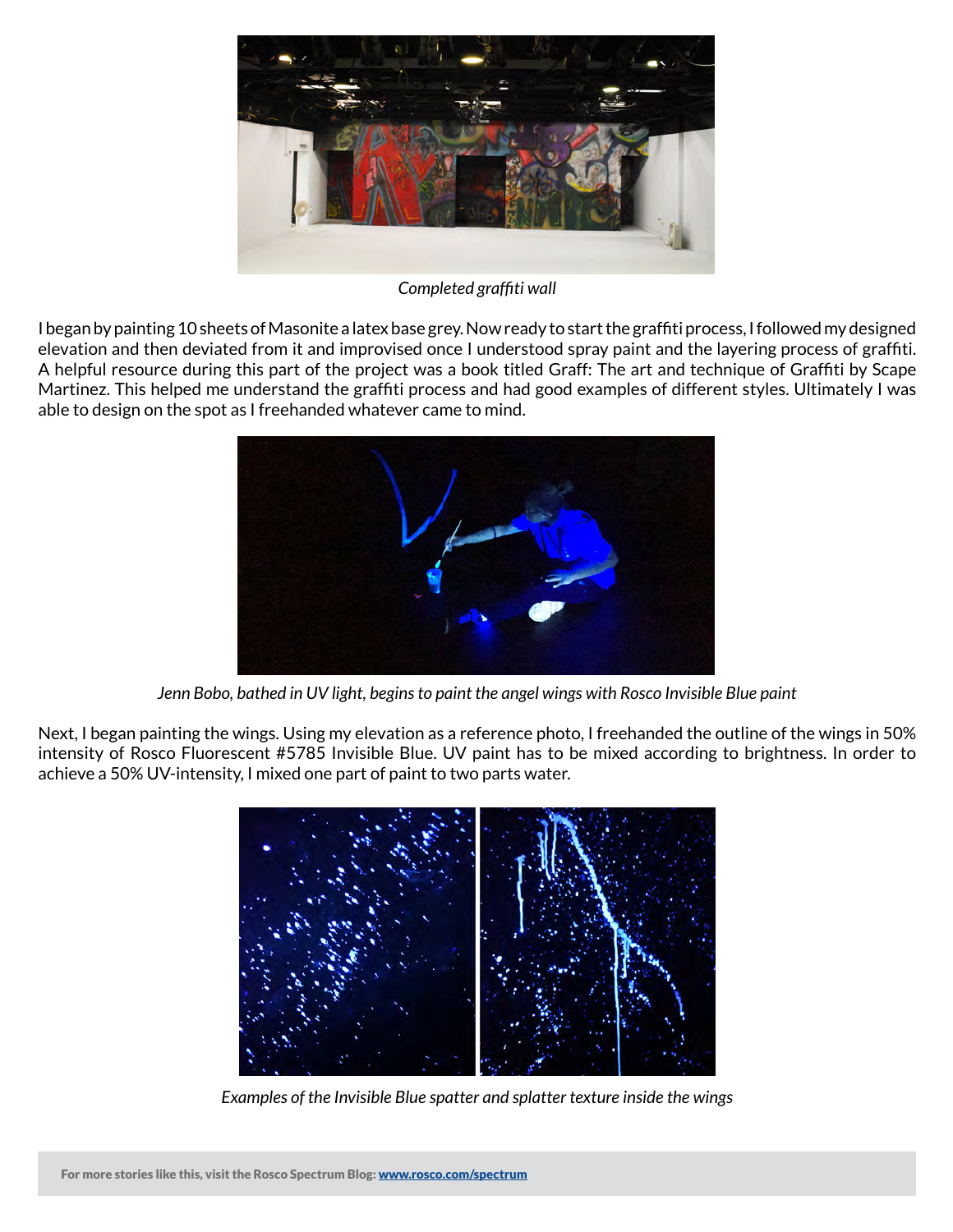Alternating between 30% and 50% UV-intensities, I spattered the inside of the wing outlines using a 3" chip brush. This created a back glow of UV behind the graffiti letters. After that, I came back and started laying a wash of 50% UV on top of the graffiti inside the wings.



*The angel wings – outlined and textured using Invisible Blue*

Finally, ready for color, I placed a variety of Rosco Vivid FX and Fluorescent paints on a tray with some water and went back under the UV light. The runny UV paint mixture ran down on the smooth surface creating low-intensity drips that I used to my advantage. Here I didn't measure out intensities because I needed to color match to the graffiti. Alternating between UV light and the work lights I filled in the 50% graffiti outlines with low-intensity color.



As I hesitantly figured out the characteristics of UV, I realized my intensity was far too low for the overwhelming presence of the angel. I used a mixture of 6 parts water to 1-part Invisible Blue paint and outlined both the wing and the graffiti again. I also went back with color and matched the intensity by eye to the stronger outline. To finish, I used a 5 parts water to 1-part paint mixture and spattered over the interior of the wings letting it drip.